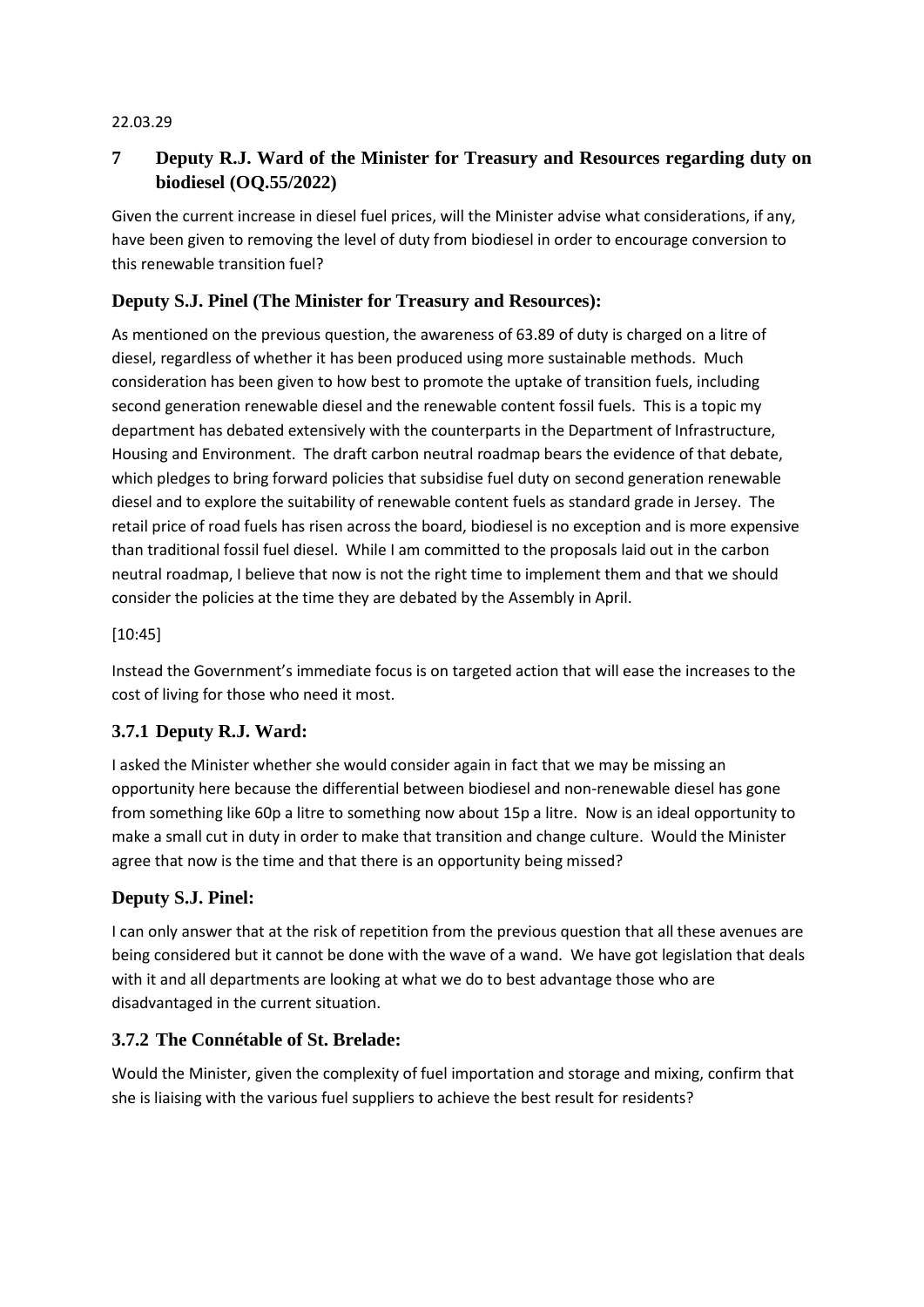## **Deputy S.J. Pinel:**

The importation of fuel is not in my remit but, yes, we try to watch what happens but, as I said, in the previous question, that one cannot enforce what the retailers do, one can only deal with the import and distribution.

#### **The Greffier of the States (in the Chair):**

This is a biodiesel question, just to remind Members.

## **3.7.3 The Connétable of St. John:**

Would the Minister agree with me that it would be advantageous to remove the environmental duty element from all renewable fuels?

## **Deputy S.J. Pinel:**

I am not quite sure what the Connétable means by the environmental one. Is that the amounts that goes to the Climate Emergency Fund?

## **The Connétable of St. John:**

Yes.

## **Deputy S.J. Pinel:**

Everything is under consideration but of course the Climate Emergency Fund is very high on everybody's agenda and I think it would be very difficult to remove the amount of money that goes to the Climate Emergency Fund, bearing in mind that is a much bigger problem than the current situation, which of course the Consumer Council brought up, which I understand, but they suggested a reduction in duty for 3 months. We are talking about a Climate Emergency Fund, hopefully, to be achieved in 2030.

#### **3.7.4 The Connétable of St. John:**

The clue is in the title, "climate emergency". Surely we could take the environmental duty off of renewable diesel to assist and encourage people to use a more friendly fuel.

## **Deputy S.J. Pinel:**

In answer to that, I think we are doing everything we can to assist people with being environmentally friendly.

#### **3.7.5 Senator K.L. Moore:**

The Minister's answers this morning so far have told us that there is much consideration going on but what is the timeline on those considerations and when will the public hear the fruits of those discussions?

## **Deputy S.J. Pinel:**

A very good question, thank you, Senator. The idea is that if we have to change the law, which I mentioned in answer to a previous question as to an emergency budget, which it would be, we would have to get the law changed, which is not the end of the world but of course then we would